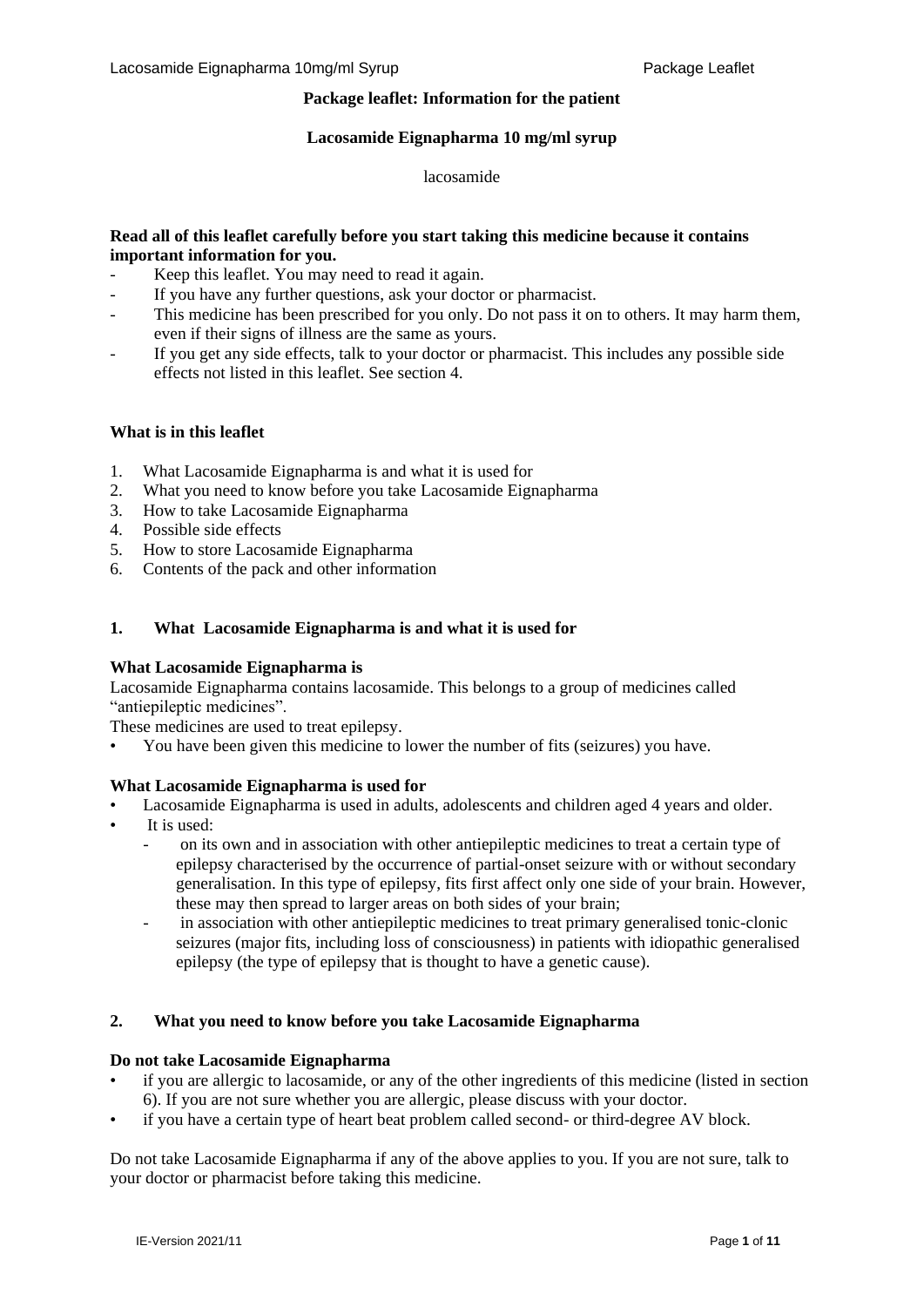# **Warnings and precautions**

Talk to your doctor before taking Lacosamide Eignapharma if:

- you have thoughts of harming or killing yourself. A small number of people being treated with antiepileptic medicinal products such as lacosamide have had thoughts of harming or killing themselves. If you have any of these thoughts at any time, tell your doctor straight away.
- you have a heart problem that affects the beat of your heart and you often have a particulary slow, fast or irregular heart beat (such as AV block, atrial fibrillation or atrial flutter).
- you have severe heart disease such as heart failure or have had a heart attack.
- you are often dizzy or fall over. Lacosamide Eignapharma may make you dizzy this could increase the risk of accidental injury or a fall. This means that you should take care until you are used to the effects of this medicine.

If any of the above apply to you (or you are not sure), talk to your doctor or pharmacist before taking Lacosamide Eignapharma

If you are taking Lacosamide Eignapharma, talk to your doctor if you are experiencing a new type of seizure or worsening of existing seizures.

If you are taking Lacosamide Eignapharma and you are experiencing symptoms of abnormal heartbeat (such as slow, rapid or irregular heartbeat, palpitations, shortness of breath, feeling lightheaded, fainting), seek medical advice immediately (see section 4).

## **Children under 4 years**

Lacosamide Eignapharma is not recommended for children aged under 4 years. This is because we do not yet know whether it will work and whether it is safe for children in this age group.

## **Other medicines and Lacosamide Eignapharma**

Tell your doctor or pharmacist if you are taking, have recently taken or might take any other medicines.

In particular, tell your doctor or pharmacist if you are taking any of the following medicines that affect your heart - this is because Lacosamide Eignapharma can also affect your heart:

- medicines to treat heart problems;
- medicines which can increase the "PR interval" on a scan of the heart (ECG or electrocardiogram) such as medicines for epilepsy or pain called carbamazepine, lamotrigine or pregabalin;
- medicines used to treat certain types of irregular heart beat or heart failure.

If any of the above apply to you (or you are not sure), talk to your doctor or pharmacist before taking Lacosamide Eignapharma

Also tell your doctor or pharmacist if you are taking any of the following medicines - this is because they may increase or decrease the effect of Lacosamide Eignapharma on your body:

- medicines for fungal infections called fluconazole, itraconazole or ketoconazole;
- a medicine for HIV called ritonavir;
- medicines for bacterial infections called clarithromycin or rifampicin;
- a herbal medicine used to treat mild anxiety and depression called St. John's wort.

If any of the above apply to you (or you are not sure), talk to your doctor or pharmacist before taking Lacosamide Eignapharma

## **Lacosamide Eignapharma with alcohol**

As a safety precaution do not take Lacosamide Eignapharma with alcohol.

# **Pregnancy and breast-feeding**

If you are pregnant or breast-feeding, think you may be pregnant or are planning to have a baby, ask your doctor or pharmacist for advice before taking this medicine.

It is not recommended to take Lacosamide Eignapharma if you are pregnant or breast-feeding, as the effects of Lacosamide Eignapharma on pregnancy and the unborn baby or the new-born child are not known. Also, it is not known whether Lacosamide Eignapharma passes into the breast milk. Seek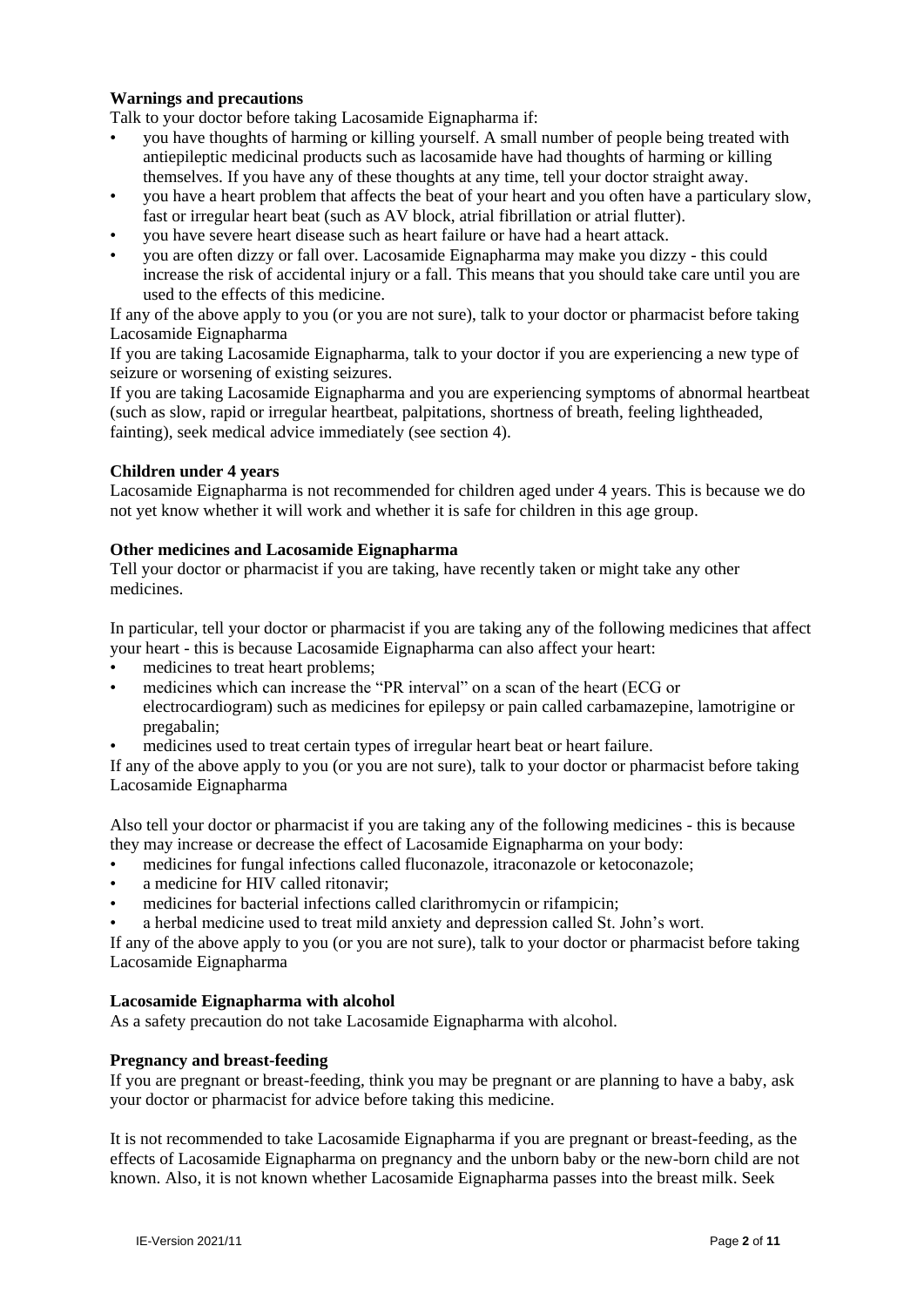advice immediately from your doctor if you get pregnant or are planning to become pregnant. They will help you decide if you should take Lacosamide Eignapharma or not.

Do not stop treatment without talking to your doctor first as this could increase your fits (seizures). A worsening of your disease can also harm your baby.

#### **Driving and using machines**

Do not drive, cycle or use any tools or machines until you know how this medicine affects you. This is because Lacosamide Eignapharma may make you feel dizzy or cause blurred vision.

# **Lacosamide Eignapharma contains sorbitol (E 420) , propylene glycol (E 1520), sodium, sodium methyl para-hydroxybenzoate (E 219) and aspartame (E 951)**

- sorbitol (E 420): This medicine contains 280 mg sorbitol in each ml. Sorbitol is a source of fructose. If your doctor has told you that you (or your child) have an intolerance to some sugars or if you have been diagnosed with hereditary fructose intolerance (HFI), a rare genetic disorder in which a person cannot break down fructose, talk to your doctor before you (or your child) take or receive this medicine. Sorbitol may cause gastrointestinal discomfort and mild laxative effect.
- propylene glycol (E 1520): This medicine contains 40 mg propylene glycol in each ml.
- sodium: This medicine contains 4.1 mg sodium (main component of cooking/table salt) in each ml. This is equivalent to 0.2 % of the recommended maximum daily dietary intake of sodium for an adult.
- sodium methyl para-hydroxybenzoate (E 219): May cause allergic reactions (possibly delayed).
- aspartame (E 951): This medicine contains 0.4 mg aspartame in each ml. Aspartame is a source of phenylalanine. It may be harmful if you have phenylketonuria (PKU), a rare genetic disorder in which phenylalanine builds up because the body cannot remove it properly.

## **3. How to take Lacosamide Eignapharma**

Always take this medicine exactly as your doctor or pharmacist has told you. Check with your doctor or pharmacist if you are not sure.

## **Taking Lacosamide Eignapharma**

- Take Lacosamide Eignapharma twice each day once in the morning and once in the evening.
- Try to take it at about the same time each day.
- You may take Lacosamide Eignapharma with or without food.

You will usually start by taking a low dose each day and your doctor will slowly increase this over a number of weeks. When you reach the dose that works for you, this is called the "maintenance dose", you then take the same amount each day. Lacosamide Eignapharma is used as a long term treatment. You should continue to take Lacosamide Eignapharma until your doctor tells you to stop.

#### **How much to take**

Listed below are the normal recommended doses of Lacosamide Eignapharma for different age groups and weights.

Your doctor may prescribe a different dose if you have problems with your kidneys or with your liver.

#### **Adolescents and children weighing 50 kg or more and adults**

Use the measuring cup provided in the carton box.

# When you take Lacosamide Eignapharma on its own

The usual starting dose of Lacosamide Eignapharma is 50 mg (5 ml) twice a day.

Your doctor may also prescribe a starting dose of 100 mg (10 ml) of Lacosamide Eignapharma twice a day.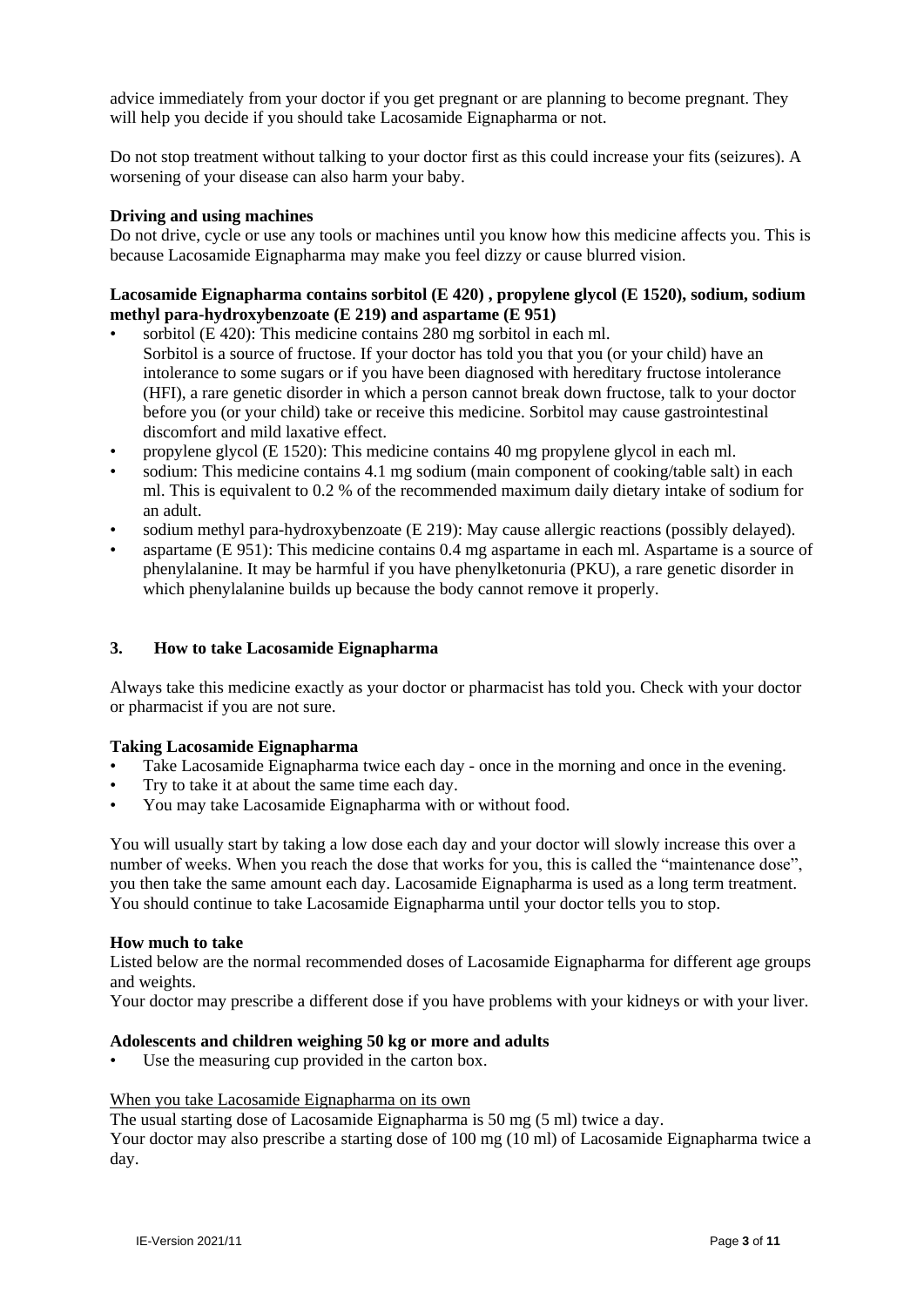Your doctor may increase your twice daily dose every week by 50 mg (5 ml). This will be until you reach a maintenance dose of between 100 mg (10 ml) and 300 mg (30 ml) twice a day.

When you take Lacosamide Eignapharma with other antiepileptic medicines The usual starting dose of Lacosamide Eignapharma is 50 mg (5 ml) twice a day.

Your doctor may increase your twice daily dose every week by 50 mg (5 ml). This will be until you reach a maintenance dose of between 100 mg (10 ml) and 200 mg (20 ml) twice a day.

If you weigh 50 kg or more, your doctor may decide to start Lacosamide Eignapharma treatment with a single "loading" dose of 200 mg (20 ml). You would then start your ongoing maintenance dose 12 hours later.

# **Children and adolescents weighing less than 50 kg**

Use the oral syringe provided in the carton box.

## When you take Lacosamide Eignapharma on its own

Your doctor will decide the dose of Lacosamide Eignapharma based on your body weight.

The usual starting dose is 1 mg (0.1 ml), for each kilogram (kg) of body weight, twice a day.

Your doctor may then increase your twice daily dose every week by 1 mg (0.1 ml), for each kg of your body weight. This will be until you reach a maintenance dose. The maximum recommended dose is 6 mg (0.6 ml) for each kg of body weight, twice a day, for children weighing under 40 kg. The maximum recommended dose is 5 mg (0.5 ml) for each kg of body weight, twice a day, for children weighing from 40 kg to under 50 kg. Dosing charts are provided below:

Taking Lacosamide Eignapharma on its own - This is for information only. Your doctor will work out the right dose for you:

| Weight          | <b>Starting</b><br>dose:<br>$0.1$ ml/kg | $0.2$ ml/kg    | $\sim$<br>$0.3$ ml/kg | -<br>$0.4$ ml/kg | -<br>$0.5$ ml/kg | Maximum<br>recommended<br>dose: $0.6$ ml/kg |
|-----------------|-----------------------------------------|----------------|-----------------------|------------------|------------------|---------------------------------------------|
| $10 \text{ kg}$ | 1 ml                                    | $2 \text{ ml}$ | $3 \text{ ml}$        | 4 ml             | $5 \text{ ml}$   | 6 ml                                        |
| $15 \text{ kg}$ | $1.5$ ml                                | $3 \text{ ml}$ | 4.5 ml                | 6 ml             | $7.5$ ml         | 9 ml                                        |
| $20 \text{ kg}$ | $2 \text{ ml}$                          | 4 ml           | $6 \text{ ml}$        | 8 ml             | $10 \text{ ml}$  | $12 \text{ ml}$                             |
| $25 \text{ kg}$ | $2.5$ ml                                | $5 \text{ ml}$ | $7.5$ ml              | 10 <sub>ml</sub> | 12.5 ml          | $15 \text{ ml}$                             |
| $30 \text{ kg}$ | 3 ml                                    | 6 ml           | 9 ml                  | $12 \text{ ml}$  | $15 \text{ ml}$  | $18 \text{ ml}$                             |
| $35 \text{ kg}$ | $3.5$ ml                                | 7 ml           | $10.5$ ml             | 14 ml            | $17.5$ ml        | $21 \text{ ml}$                             |

## **To be taken twice daily** for children from 4 years of age **weighing less than 40 kg**

**To be taken twice daily** for children and adolescents from 4 years of age **weighing 40 kg to under 50 kg:**

| Weight          | Starting dose:<br>$0.1$ ml/kg | $0.2$ ml/kg | $0.3$ ml/kg     | $0.4$ ml/kg     | Maximum<br>recommended<br>dose: $0.5$ ml/kg |
|-----------------|-------------------------------|-------------|-----------------|-----------------|---------------------------------------------|
| $40 \text{ kg}$ | 4 ml                          | 8 ml        | $12 \text{ ml}$ | $16 \text{ ml}$ | $20 \text{ ml}$                             |
| $45 \text{ kg}$ | 4.5 ml                        | 9 ml        | $13.5$ ml       | $18 \text{ ml}$ | $22.5$ ml                                   |

When you take Lacosamide Eignapharma with other antiepileptic medicines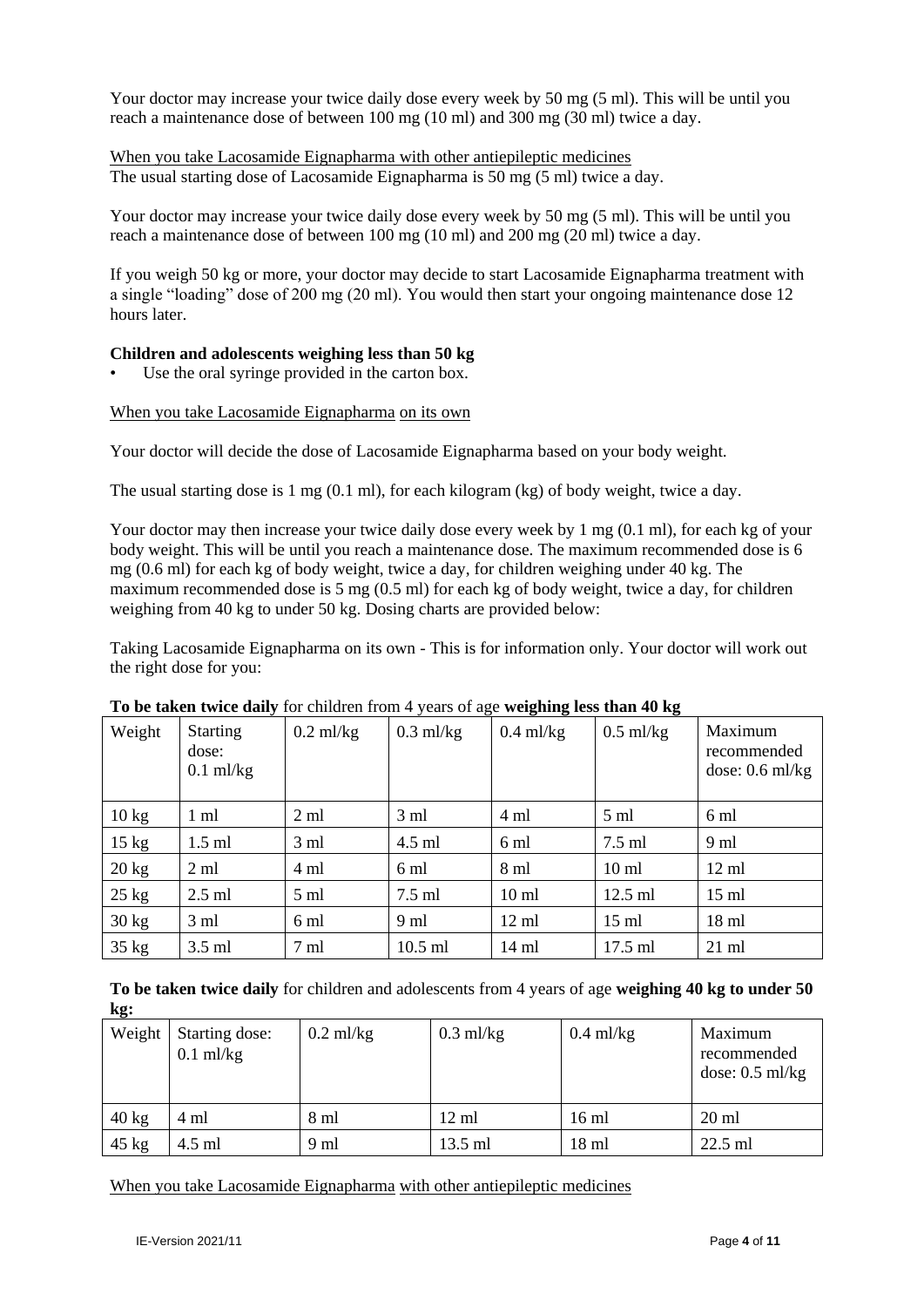Your doctor will decide the dose of Lacosamide Eignapharma based on your body weight.

In children from 4 years of age with a body weight of under 20 kg:

the usual starting dose is 1 mg  $(0.1 \text{ ml})$ , for each kilogram (kg) of body weight, twice a day.

Your doctor may then increase your twice daily dose every week by 1 mg (0.1 ml) for each kg of body weight. This will be until you reach a maintenance dose. The maximum recommended dose is 6 mg (0.6 ml), for each kg of body weight, twice a day. A dosing chart is provided below.

Taking Lacosamide Eignapharma with other antiepileptic medicines - **Children above 4 years of age weighing less than 20 kg** - This is for information only. Your doctor will work out the right dose for you:

| Weight          | <b>Starting</b><br>dose:<br>$0.1$ ml/kg | $0.2$ ml/kg    | $0.3$ ml/kg    | $0.4$ ml/kg | $0.5$ ml/kg | Maximum<br>recommended<br>dose: $0.6$ ml/kg |
|-----------------|-----------------------------------------|----------------|----------------|-------------|-------------|---------------------------------------------|
| $10 \text{ kg}$ | ml                                      | $2 \text{ ml}$ | $3 \text{ ml}$ | 4 ml        | 5 ml        | 6 ml                                        |
| $15$ kg         | $1.5$ ml                                | 3 ml           | 4.5 ml         | 6 ml        | 7.5 ml      | 9 ml                                        |

**To be taken twice daily** for children from 4 years of age **weighing less than 20 kg**

In children from 4 years of age with a body weight of 20 to under 30 kg:

the usual starting dose is 1 mg  $(0.1 \text{ ml})$ , for each kilogram (kg) of body weight, twice a day.

Your doctor may then increase your twice daily dose every week by 1 mg  $(0.1 \text{ ml})$  for each kg of body weight. This will be until you reach a maintenance dose. The maximum recommended dose is 5 mg (0.5 ml), for each kg of body weight, twice a day. A dosing chart is provided below.

Taking Lacosamide Eignapharma with other antiepileptic medicines - **Children and adolescents with a body weight of 20 kg to under 30 kg** - This is for information only. Your doctor will work out the right dose for you:

**To be taken twice daily** for children and adolescents from 4 years of age **weighing 20 kg to under 30 kg:**

| Weight          | Starting dose:<br>$0.1$ ml/kg | $0.2$ ml/kg | $0.3$ ml/kg | $0.4$ ml/kg      | Maximum<br>recommended<br>dose: $0.5$ ml/kg |
|-----------------|-------------------------------|-------------|-------------|------------------|---------------------------------------------|
| $20 \text{ kg}$ | 2 ml                          | 4 ml        | 6 ml        | 8 ml             | $10 \text{ ml}$                             |
| $25 \text{ kg}$ | $2.5$ ml                      | 5 ml        | 7.5 ml      | 10 <sub>ml</sub> | $12.5$ ml                                   |

In children from 4 years of age with a body weight of 30 to under 50 kg:

the usual starting dose is 1 mg  $(0.1 \text{ ml})$ , for each kilogram (kg) of body weight, twice a day.

Your doctor may then increase your twice daily dose every week by 1 mg (0.1 ml) for each kg of body weight. This will be until you reach a maintenance dose. The maximum recommended dose is 4 mg (0.4 ml), for each kg of body weight, twice a day. A dosing chart is provided below.

Taking Lacosamide Eignapharma with other antiepileptic medicines - **Children and adolescents with a body weight of 30 kg to under 50 kg** - This is for information only. Your doctor will work out the right dose for you:

**To be taken twice daily** for children and adolescents from 4 years of age **weighing 30 kg to under 50 kg:**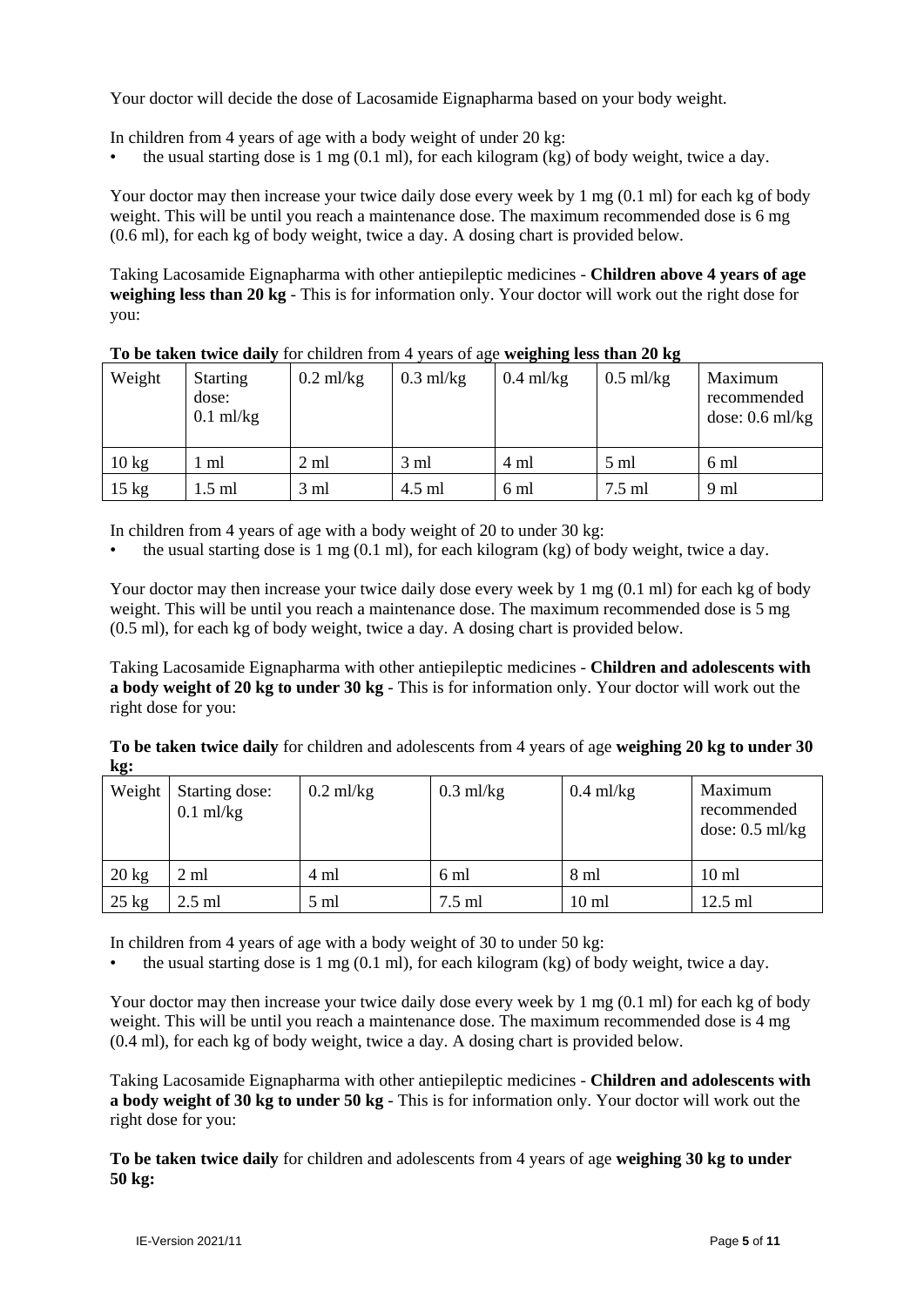| Weight          | Starting dose:<br>0.1<br>ml/kg | $0.2$ ml/kg | $0.3$ ml/kg | Maximum<br>recommended dose:<br>$0.4$ ml/kg |
|-----------------|--------------------------------|-------------|-------------|---------------------------------------------|
| $30 \text{ kg}$ | $3 \text{ ml}$                 | 6 ml        | 9 ml        | $12 \text{ ml}$                             |
| 35 kg           | $3.5$ ml                       | 7 ml        | $10.5$ ml   | $14 \text{ ml}$                             |
| 40 kg           | 4 ml                           | 8 ml        | 12 ml       | $16 \text{ ml}$                             |
| 45 kg           | 4.5 ml                         | 9 ml        | 13.5 ml     | $18$ ml                                     |

#### **Instructions for use: measuring cup**

## **Adolescents and children weighing 50 kg or more and adults**

- Use the measuring cup provided in this pack.
- 1. Shake the bottle well before use.
- 2. Fill the measuring cup to the millilitre (ml) dose marker prescribed by your doctor.
- 3. Swallow the dose of syrup.
- 4. Then drink some water.

#### **Instructions for use: oral syringe**

Your doctor will show you how to use the oral syringe, before you use it for the first time. If you have any questions, please go back to your doctor or pharmacist.

#### **Children and adolescents weighing less than 50 kg**

Use the oral syringe and the adaptor provided in this pack.

Shake the bottle well before use.

Open the bottle by pressing the cap while turning it anti-clockwise (figure 1).



Follow these steps the first time you take Lacosamide Eignapharma:

• Put the adaptor into the top of the bottle (figure 3). Make sure it is fixed well in place. You do not need to remove the adaptor after use.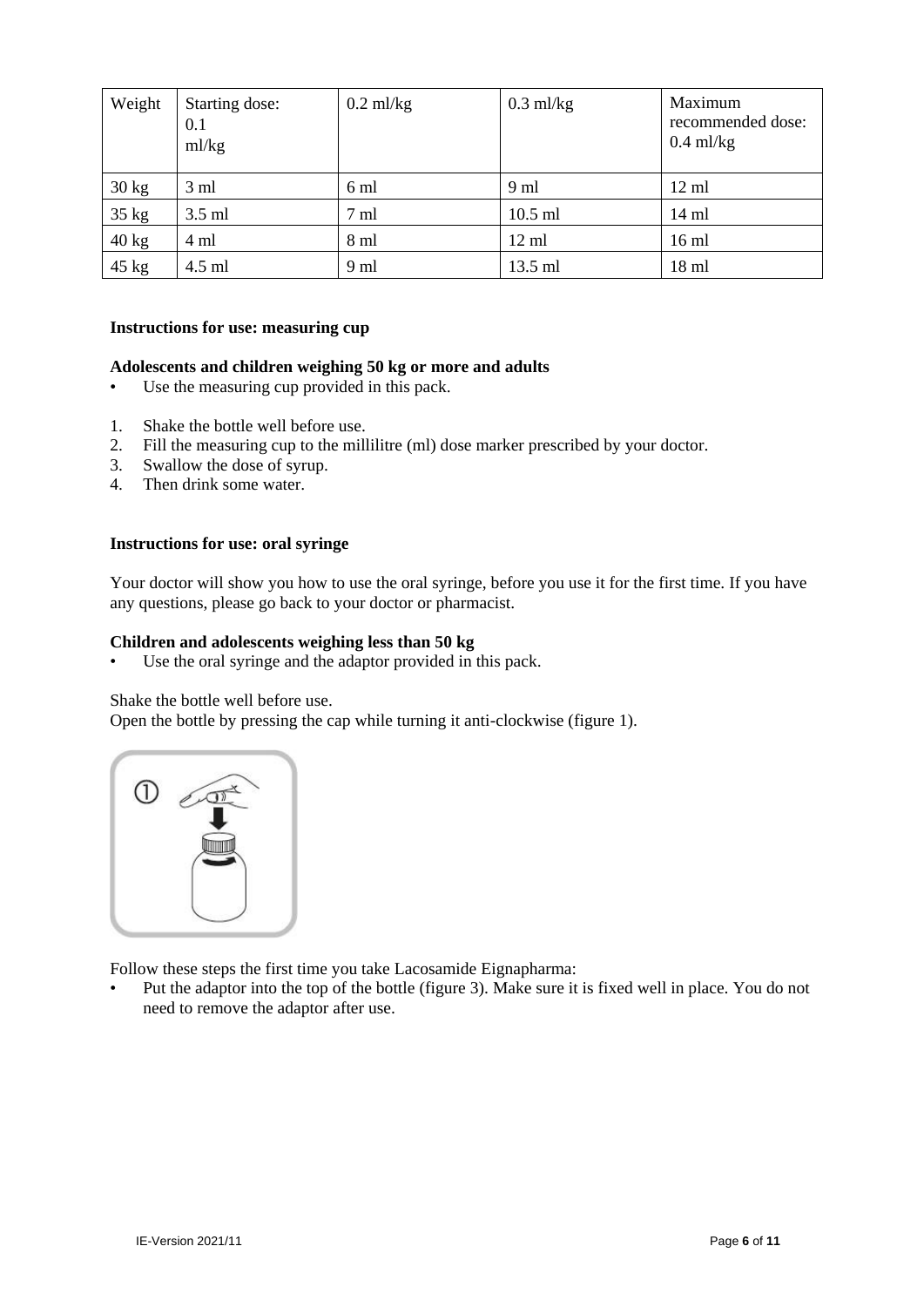

Follow these steps each time you take Lacosamide Eignapharma:

- Put the oral syringe into the adaptor opening (figure 4).
- Turn the bottle upside down (figure 5).



- Hold the bottle upside down in one hand and use the other hand to fill the oral syringe.
- Pull the piston down to fill the oral syringe with a small amount of solution (figure 6).
- Push the piston up to get rid of any bubbles (figure 7).
- Pull the piston down to the millilitre (ml) dose marker prescribed by your doctor (figure 8).



• Turn the bottle the right way up (figure 9). Take the oral syringe out of the adaptor (figure 10).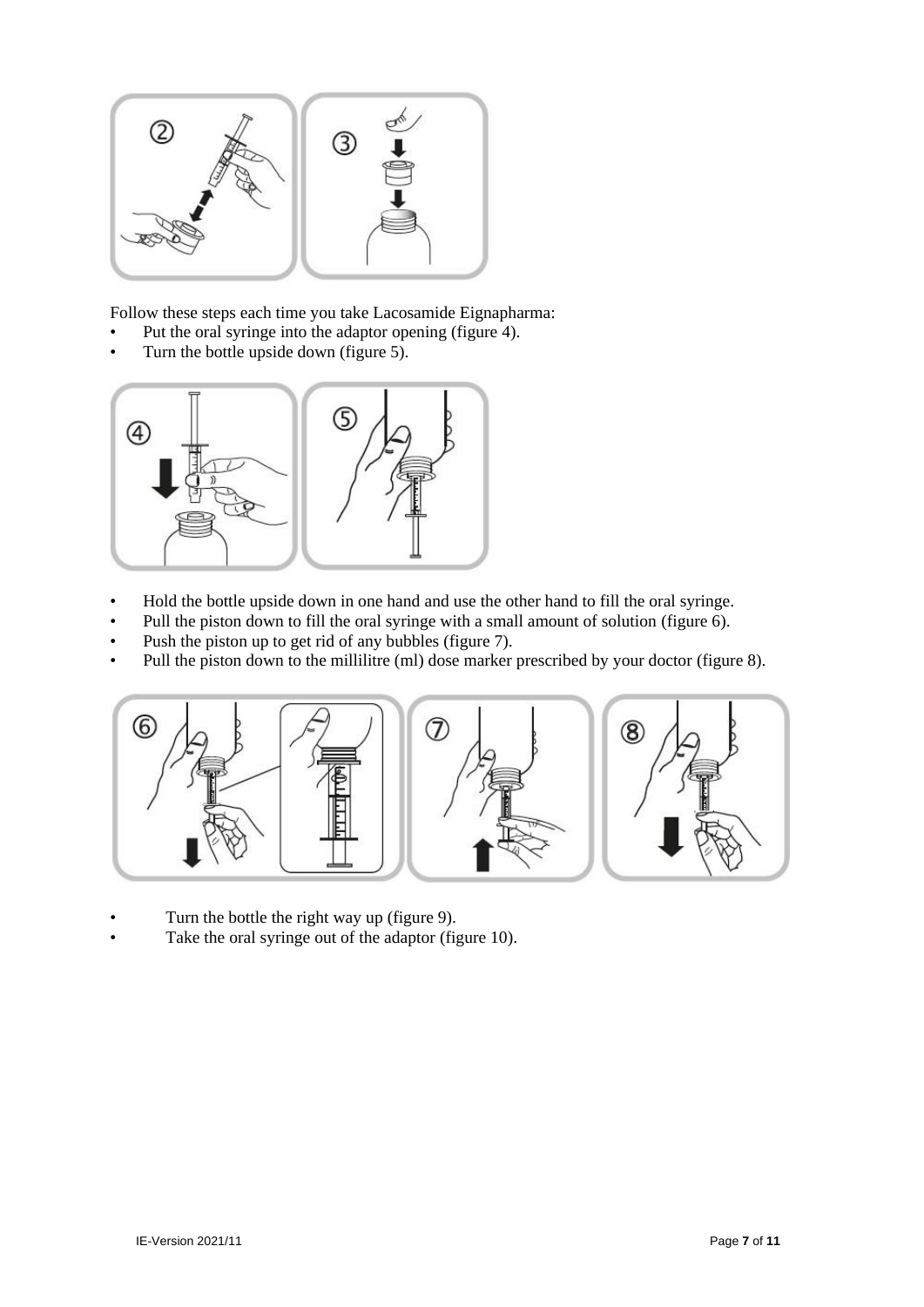

There are two ways in which you can choose to drink the medicine:

- empty the contents of the oral syringe into a little water by pushing the piston to the bottom of the oral syringe (figure 11) - you will then need to drink all of the water (add just enough to make it easy to drink) or
- drink the solution directly from the oral syringe without water (figure 12) drink the whole contents of the oral syringe.



- Close the bottle with the plastic screw cap (you do not need to remove the adaptor).
- Wash the oral syringe with water only (figure 13).



# **If you take more Lacosamide Eignapharma than you should**

If you have taken more Lacosamide Eignapharma than you should, contact your doctor immediately. Do not try to drive. You may experience:

- dizziness;
- feeling sick (nausea) or being sick (vomiting);
- fits (seizures), heart beat problems such as a slow, fast or irregular heart beat, coma or a fall in blood pressure with rapid heartbeat and sweating.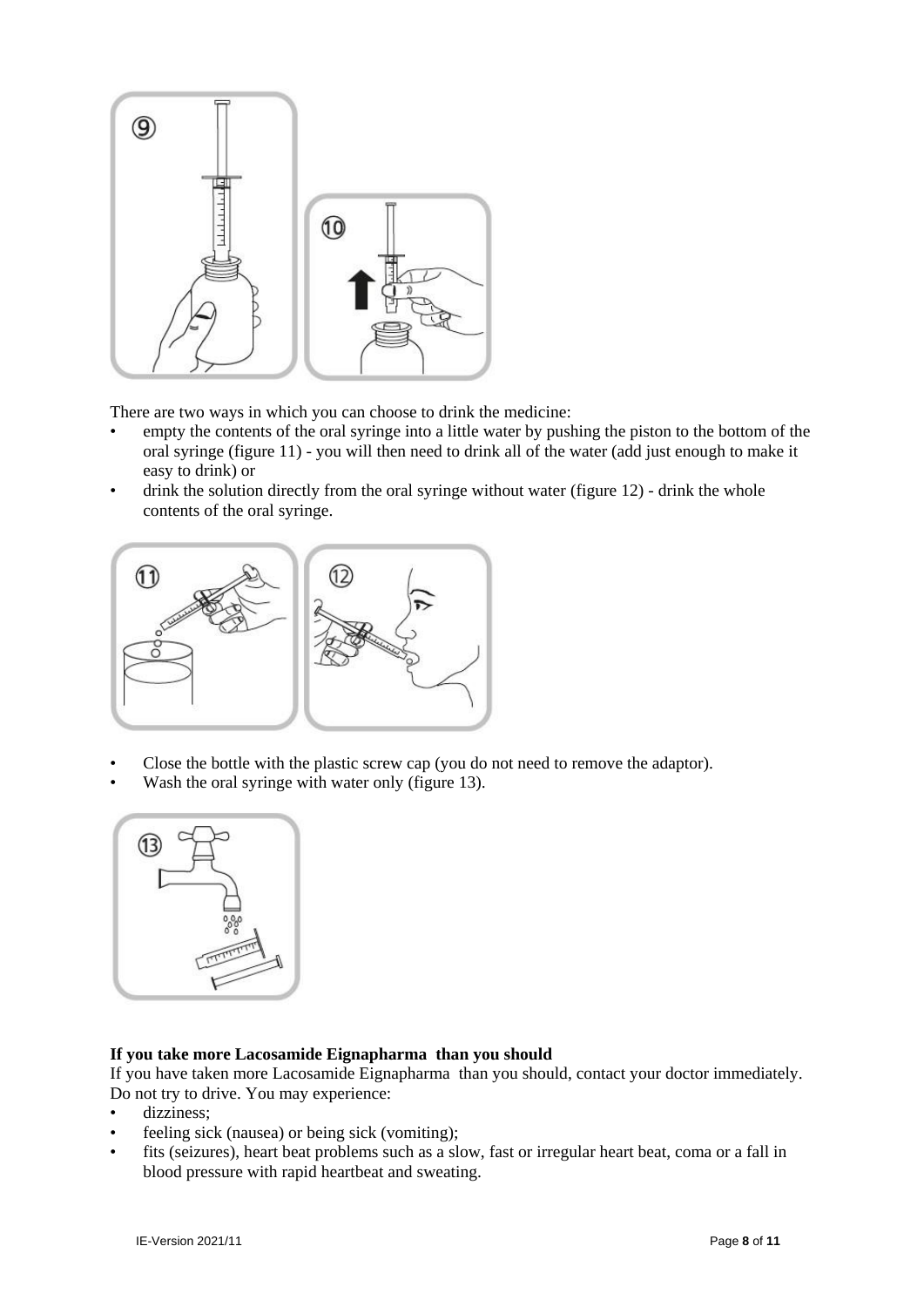# **If you forget to take Lacosamide Eignapharma**

- If you have missed a dose within the first 6 hours of the scheduled dose, take it as soon as you remember.
- If you have missed a dose beyond the first 6 hours of the scheduled dose, do not take the missed syrup anymore. Instead take Lacosamide Eignapharma at the next time that you would normally take it.
- Do not take a double dose to make up for a forgotten dose.

# **If you stop taking Lacosamide Eignapharma**

- Do not stop taking Lacosamide Eignapharma without talking to your doctor, as your epilepsy may come back again or become worse.
- If your doctor decides to stop your treatment with Lacosamide Eignapharma , they will tell you how to decrease the dose step by step.

If you have any further questions on the use of this medicine, ask your doctor or pharmacist.

# **4. Possible side effects**

Like all medicines, this medicine can cause side effects, although not everybody gets them.

Nervous system side effects such as dizziness may be higher after a single "loading" dose.

## **Talk to your doctor or pharmacist if you get any of the following:**

## **Very common:** may affect more than 1 in 10 people

- Headache;
- Feeling dizzy or sick (nausea);
- Double vision (diplopia).

**Common:** may affect up to 1 in 10 people

- Short jerks of a muscle or group of muscles (myoclonic seizures);
- Difficulties in coordinating your movements or walking
- Problems in keeping your balance, shaking (tremor), tingling (paresthesia) or muscle spasms, falling easily and getting bruises;
- Trouble with your memory, thinking or finding words, confusion;
- Rapid and uncontrollable movements of the eyes (nystagmus), blurred vision;
- A spinning sensation (vertigo), feeling drunk;
- Being sick (vomiting), dry mouth, constipation, indigestion, excessive gas in the stomach or bowel, diarrhoea;
- Decreased feeling or sensitivity, difficulty in articulating words, disturbance in attention;
- Noise in the ear such as buzzing, ringing or whistling;
- Irritability, trouble sleeping, depression;
- Sleepiness, tiredness or weakness (asthenia);
- Itching, rash.

**Uncommon:** may affect up to 1 in 100 people

- Slow heart rate, palpitations, irregular pulse or other changes in the electrical activity of your heart (conduction disorder);
- Exaggerated feeling of wellbeing, seeing and/or hearing things which are not there;
- Allergic reaction to medicine intake, hives;
- Blood tests may show abnormal liver function, liver injury;
- Thoughts of harming or killing yourself or attempting suicide: tell your doctor straight away;
- Feeling angry or agitated:
- Abnormal thinking or losing of touch with reality;
- Serious allergic reaction which causes swelling of the face, throat, hands, feet, ankles, or lower legs;
- Fainting;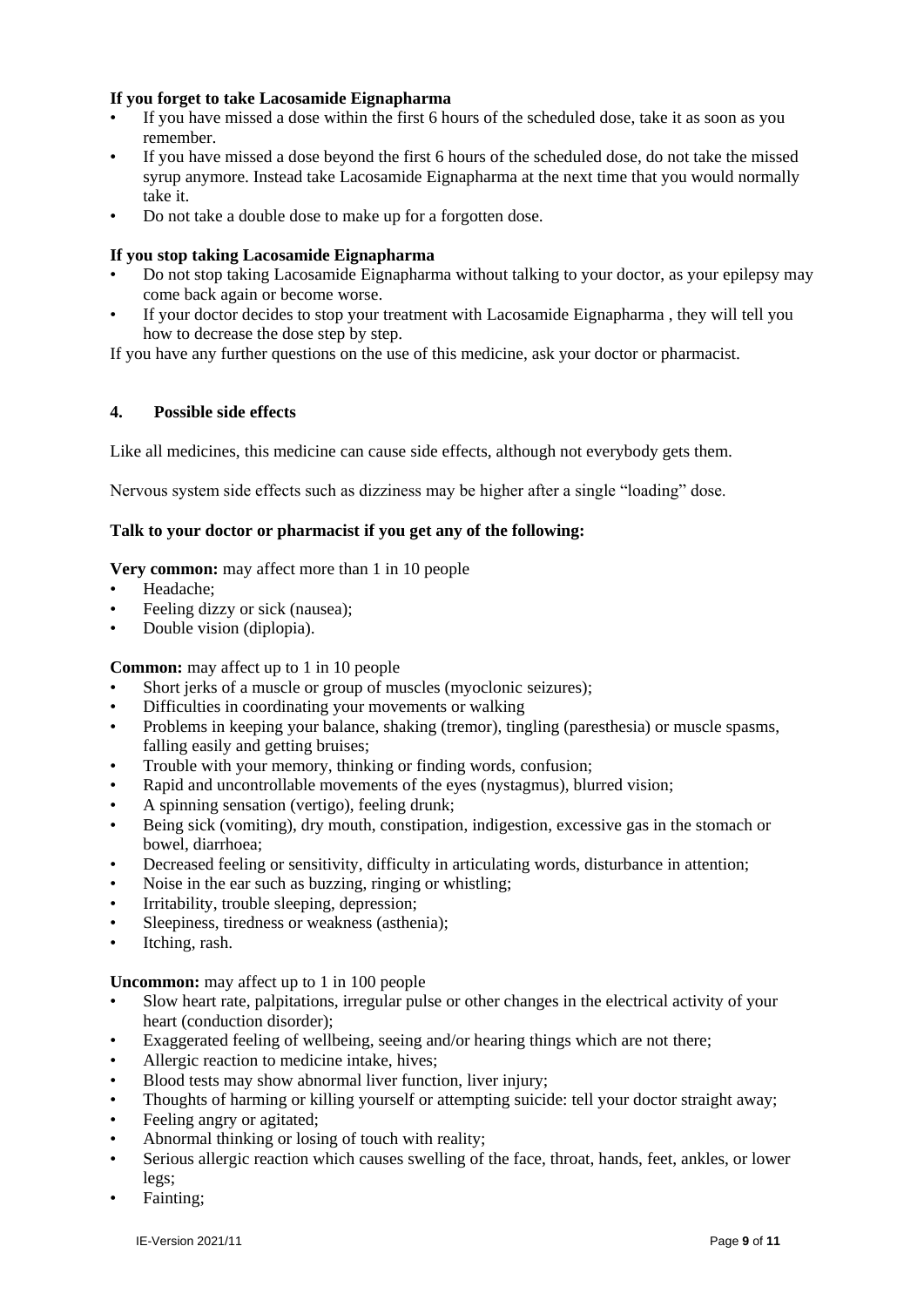**Not known:** frequency cannot be estimated from available data

- Abnormal rapid heartbeat (ventricular tachyarrhythmia);
- A sore throat, high temperature and getting more infections than usual. Blood tests may show a severe decrease in a specific class of white blood cells (agranulocytosis);
- A serious skin reaction which may include a high temperature and other flu-like symptoms, a rash on the face, extended rash, swollen glands (enlarged lymph nodes). Blood tests may show increased levels of liver enzymes and a type of white blood cell (eosinophilia);
- A widespread rash with blisters and peeling skin, particularly around the mouth, nose, eyes and genitals (Stevens–Johnson syndrome), and a more severe form causing skin peeling in more than 30 % of the body surface (toxic epidermal necrolysis);
- Convulsion.

# **Additional side effects in children**

**Common:** may affect up to 1 in 10 children

- Runny nose (nasopharyngitis);
- Fever (pyrexia);
- Sore throat (pharyngitis);
- Eating less than usual.

**Uncommon:** may affect up to 1 in 100 children

Feeling sleepy or lacking in energy (lethargy).

**Not known:** frequency cannot be estimated from available data

Changes in behaviour, not acting like themselves.

#### **Reporting of side effects**

If you get any side effects, talk to your doctor or pharmacist. This includes any possible side effects not listed in this leaflet. You can also report side effects directly via the HPRA Pharmacovigilance Website: [www.hpra.ie](http://www.hpra.ie/). By reporting side effects you can help provide more information on the safety of this medicine.

## **5. How to store Lacosamide Eignapharma**

Keep this medicine out of the sight and reach of children.

Do not use this medicine after the expiry date which is stated on the carton and bottle after EXP. The expiry date refers to the last day of that month.

Do not refrigerate.

Once you have opened the syrup bottle, do not use beyond 2 months.

Do not throw away any medicines via wastewater or household waste. Ask your pharmacist how to throw away medicines you no longer use. These measures will help protect the environment.

# **6. Contents of the pack and other information**

#### **What Lacosamide Eignapharma contains**

- The active substance is lacosamide. 1 ml syrup contains 10 mg lacosamide.
- The other ingredients are sorbitol liquid 70  $\%$  (not crystallising) (E 420), glycerol, propylene glycol (E 1520), macrogol 4000, sodium chloride, carmellose sodium, acesulfame potassium (E 950), citric acid, sodium methyl para-hydroxybenzoate (E 219), strawberry flavour (contains propylene glycol (E 1520)), aspartame (E 951), purified water.